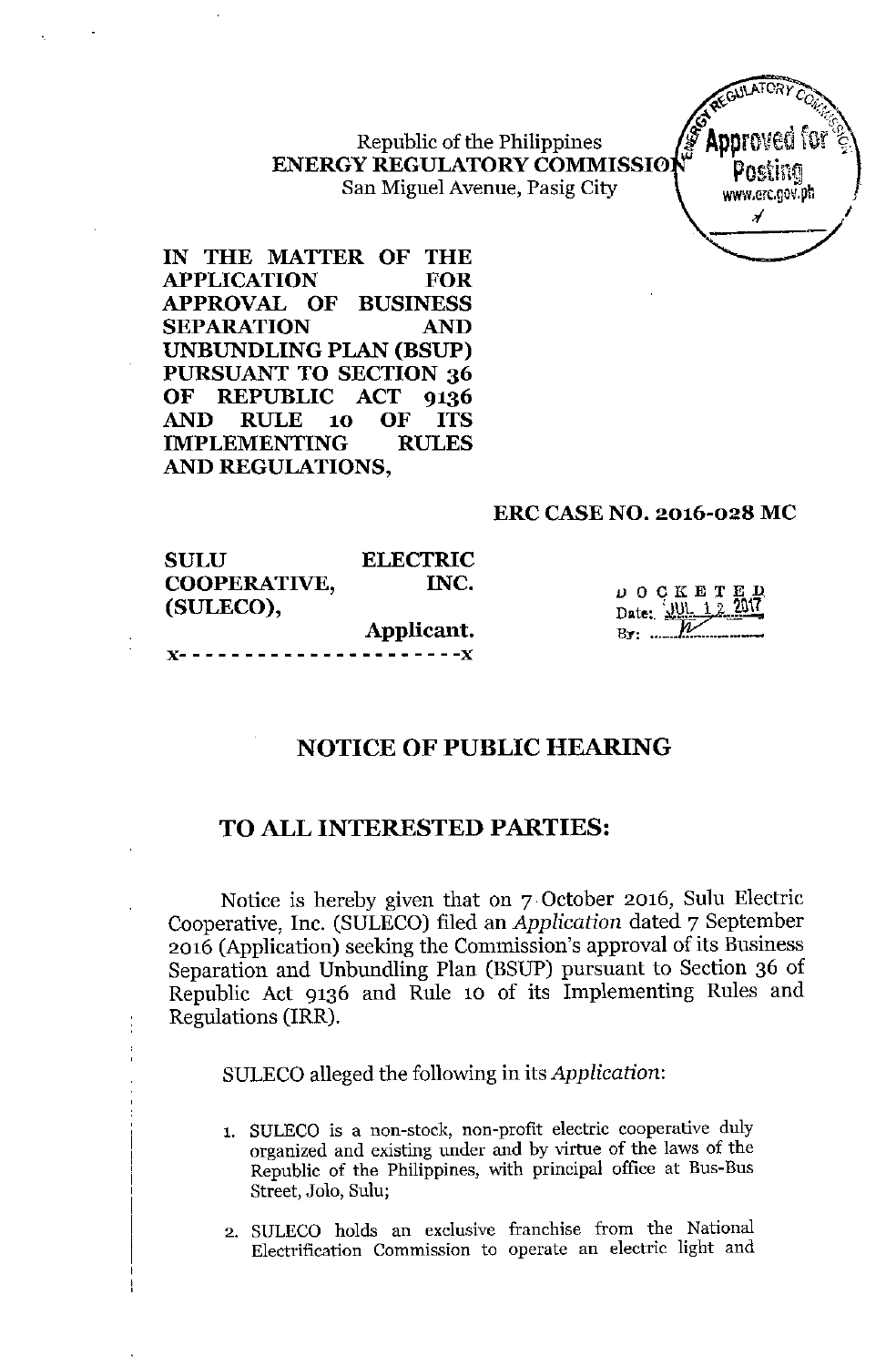power distribution service in the municipalities of Jalo, Indanan, Luuk, Maimbung, Parang, Patikul, and Talipao, all in the province of Sulu;

- 3. Section 36 of Republic Act No. 9136 otherwise known as the Electric Power Industry Reform Act of 2001 or "EPlRA", provides in part that" *Any electric power industry participant shall functionally and structurally unbundle its business activities and rates in accordance with the sectors* as *identified* in *Section* 5 *hereof. The ERe shall ensure full compliance with this provision.";*
- 4. Pursuant to the said mandate of the EPIRA as well as Rule 10 of its Implementing Rules and Regulations (IRR),the Commission promulgated Resolution No. 49, Series of 2006 otherwise known as *"Business Separation Guidelines,* as *Amended"* as well as Resolution No. 07, Series of 2012, Adopting the Accounting and Cost Allocation Manual (ACAM) for Electric Cooperatives;
- 5. Pursuant to and in compliance with the requirements of the foregoing law, rules and resolutions, SULECO is submitting and attached to the Application for the Commission's evaluation and approval, its proposed Business Separation and Unbundling Plan (BSUP) for the business separation and structural and functional unbundling of its business activities, with the end in view of separating its distribution activities into appropriate business segments and to have a clear separation of operations and accounts between its regulated and non-regulated activities;
- 6. SULECO's proposed BSUP is divided into six (6) sections, described in detail hereunder, as follows:

## SECTION I. DETAILS OF CURRENT STRUCTURE

## A. CORPORATE PROFILE

The Sulu Electric Cooperative, Inc. (SULECO) is a non-stock, non-profit electric cooperative created pursuant to Republic Act No. 6038 as amended by Presidential Decree 269. It was registered with the National Electrfication Administration (NEA) on February 24, 1973.

The National Electrification Commission granted SULECO an exclusive franchise to operate and distribute light and power services in the seven  $(7)$  municipalities of the province of Sulu, namely: Jolo, Indanan, Luuk, Maimbung, Parang, Patikul, and Talipao.

#### Status of Electrification as of December 31, 2015:

Number of consumers senred by SULECO: Residential  $17,110$ : Low Voltage: Commercial  $-1,019$ ; Public building-382; Street Ligbts- 8; and BAPA - 1. Total number of consumers senred is 18,520.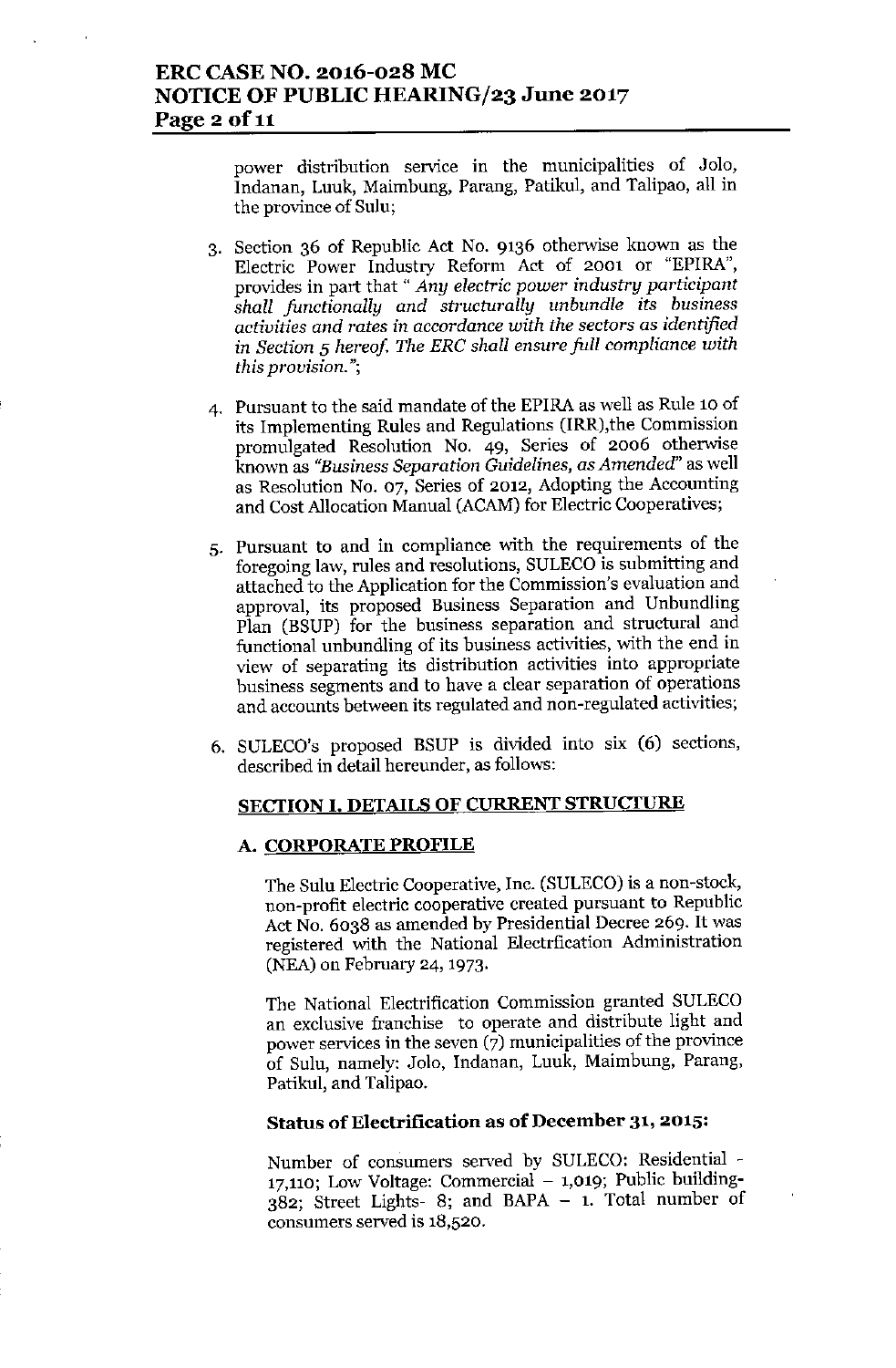## **Financial and Statistical Report as of December 31,** 2015:

Total Residential kWh saies for 2015 amounted to 32,685,129.64, broken down as follows: Residential -  $23,989,424.38$ ; Low Voltage Commercial - 4,487,676.92; Public Buildings  $-4,149,018.34$ ; Street lights  $-46,246.00$ :  $BAPA - 12,764.00$ 

## **B. CORPORATE STRUCTURE**

SULECO's present organizational structure has been existent since 2007, divided into four (4) main departments, briefly described as follows:

## 1. Office of the General Manager (OGM)

Composed of the General Manager's Office, Internal Audit Office and OGM Office Assistant.

## 2. Institutional Services Department (ISD)

Divided into three (3) Divisions, namely: Member Services Division, General Services Division and Area Collection and Disconnection Division.

#### 3. Finance Services Department (FSD)

Divided into three (3) Divisions, namely: Finance and Accounting Division, Cashiering and Tellering Division and Meter Reading and Billing Division.

## 4. Technical Services Department (TSD)

Composed of the Power Metering and Line Operation Maintenance Engineering Division.

#### C. DESCRIPTION OF FUNCTIONS

#### 1. General Membership

Their general functions are to vote, to participate in the General and Special Meetings of members, to purchase from the cooperative electric energy; to comply with and be bound by the Articles of Incorporation and By-Laws of the cooperative, any rules and regulations adopted by the Board, and requirements of the National Electrification Administration, and to pay the membership fee.

## 2. Board of Directors (BOD)

The Board is responsible for the formulation of policies needed for the efficient and effective operation of the cooperative. Furthermore, the Board is responsible for public relations and for affairs with government agencies.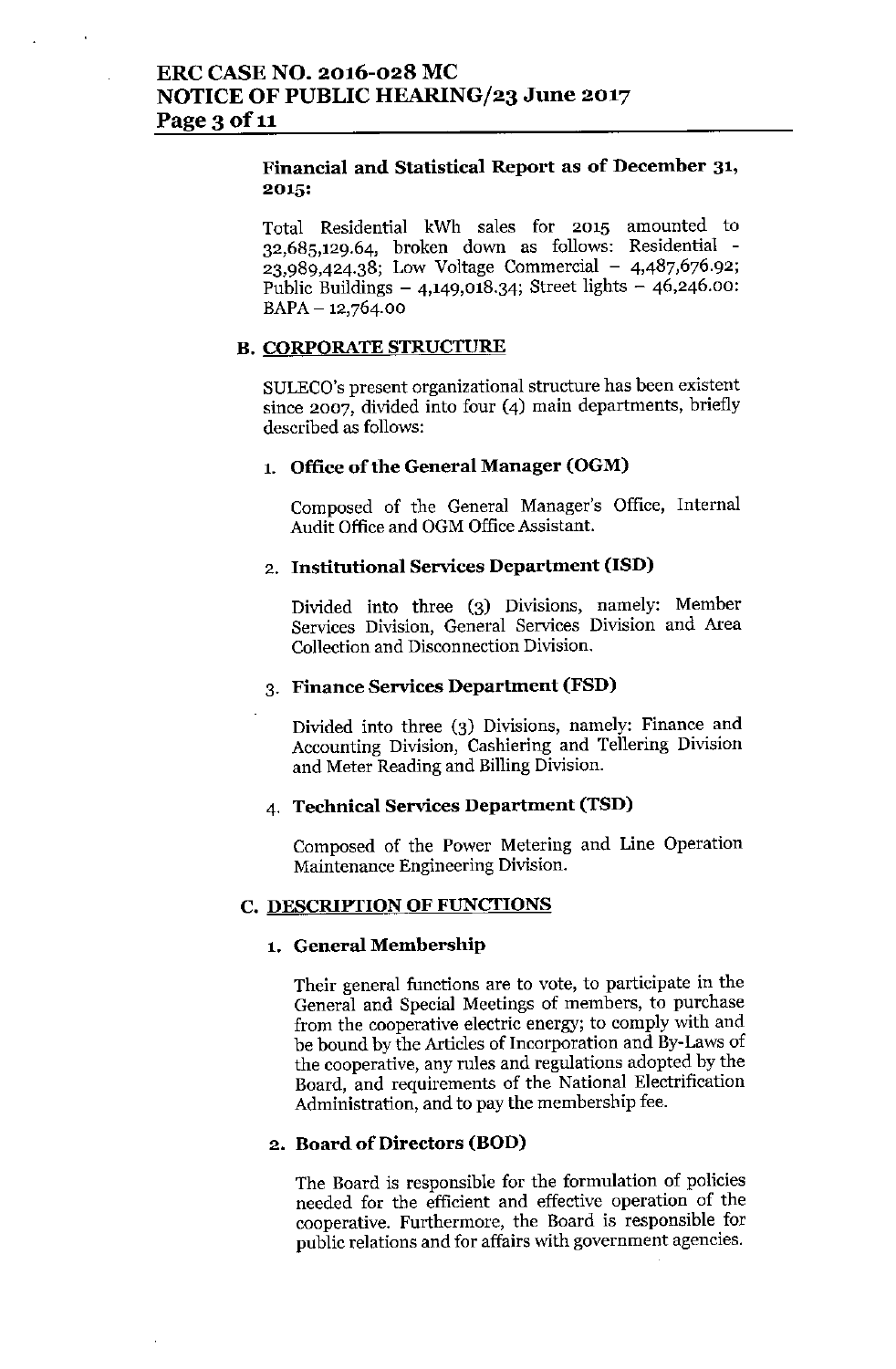## 3. Office of the General Manager (OGM)

The OGM ensures the implementation of NEA guidelines, ERC rules and regulations, and other applicable **governing laws, rules and regulations. It is responsible for** enforcing policies, plans and programs set forth by the **Board of Directors in relation to the conduct of business** of the cooperative. It advises the Board regarding plans and projects needed for the development of the **cooperative. It recommends appropriate actions to the** Board on staffing pattern, working conditions and budget **on operation. It manages the affairs of the cooperative by providing safe, efficient and reliable power source.**

# 4. Institutional Services Department (ISD)

The ISD is responsible in educating the member**consumers on safe and ,vise utilization of electricity. It** promotes goodwill among its member-consumers. It is **responsible in maintaining order in the cooperative's premises, proper utilization of the cooperative's vehicles, equipment and supplies, systematic procedures on warehousing and maintenance of the cooperative's** properties. It ensures the development and hiring of qualified and highly competent employees in accordance with NEA guidelines and standards.

## 5. Finance Services Department (FSD)

The FSD is responsible in keeping and maintaining **accurate books of accounts, sees to it that the cooperative** is operating in accordance with the annual budget duly approved by NEA. It provides regular information to the BOD, Management and the NEA of the financial **conditions of the cooperative, proper handling of funds and strict implementation of consumers billing, meter reading, collection, and disconnection policies of the cooperative.**

## 6. Technical Services Department (TSD)

**The TSD is responsible in preparing and maintaining plans, designs and specifications of electric system in accordance with NEA standards. 1t administers proposed line construction or extension, executes and directs construction of electric system in accordance with NEA standards and monitors system load to assure system adequacy. It ensures safe and efficient substation for continuity of electric services, proper maintenance of kWh meters and Demand Meters and sees to it that** system loss is within allowable limit set by ERC in **accordance ,,1th the EPIRA.**

## D. DESCRIPTION OF CURRENT PROCESS

## **1. Meter Reading and Billing Process**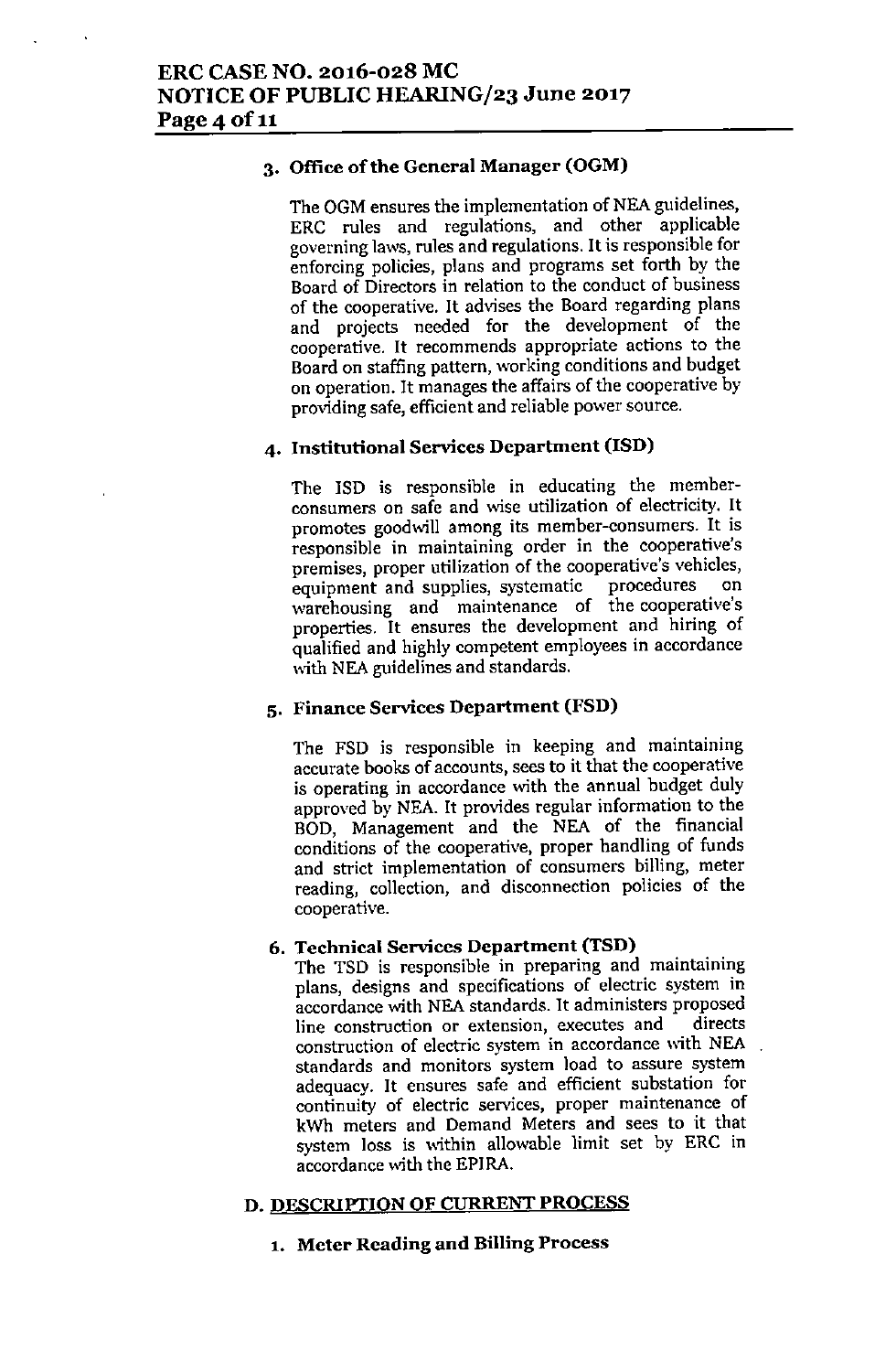# ERC CASE NO. 2016-028 MC NOTICE OF PUBLIC HEARING/23 June 2017 Page 5 of 11

There are eight (8) personnel under the MRBC Division, six (6) regular and two (2) casual meter readers. They are using the Cipherlab 8360 unit/gadget. The reading cycle starts every 13th day of the month and ends on 25th Read and Bill. After reading cycle, the Billing Division prints the monthly meter reading summary, monitors misread consumers, produce consumer's ledger, adjusts and corrects bills applicable for the current month only. Beyond the current month, the Debit-Credit module is used.

## 2. Collection

The iSD has assigned and authorized field collectors. After every reading period, the ISD personnel conduct mobile info-drive and house to house collection campaign.

The Cashiering Section is responsible for all cash and bank transactions and ensures that all supporting documents are in order. The cashier receives the daily collections report and cash remittance from the tellers. It prepares the Daily Cash Position Report submitted to the Internal Auditor and Accounting Division who in turn checks and verifies that reports are accurate according to accounting policies and proper procedures. Cash and check deposits will be made on the following banking day.

# 3. Disconnection

Prior to disconnection, the ISD conducts mobile infodrive within area coverage and sends out demand letter to consumers having two (2) months and above accounts.

# 4. Reconnection Process

Disconnected consumers are charged a Reconnection Fee of PhP200.oo for residential and public building, and PhPsoo.oo for commercial consumers. The Records Custodian prepares the Job Order to be accomplished by the technical personnel. Reconnection of power lines is attended by the cooperative within the day.

## 5. Handling of Complaints Process

The Consumer Welfare Desk Officer put on record each consumer's complaint, issues an order regarding the complaint and sends the same to the appropriate department. The Billing Section Head, Accounting Section Head, Metering Section Head, as the case may be, upon taking action on the complaint order must put on the cooperative's record its accomplishment report.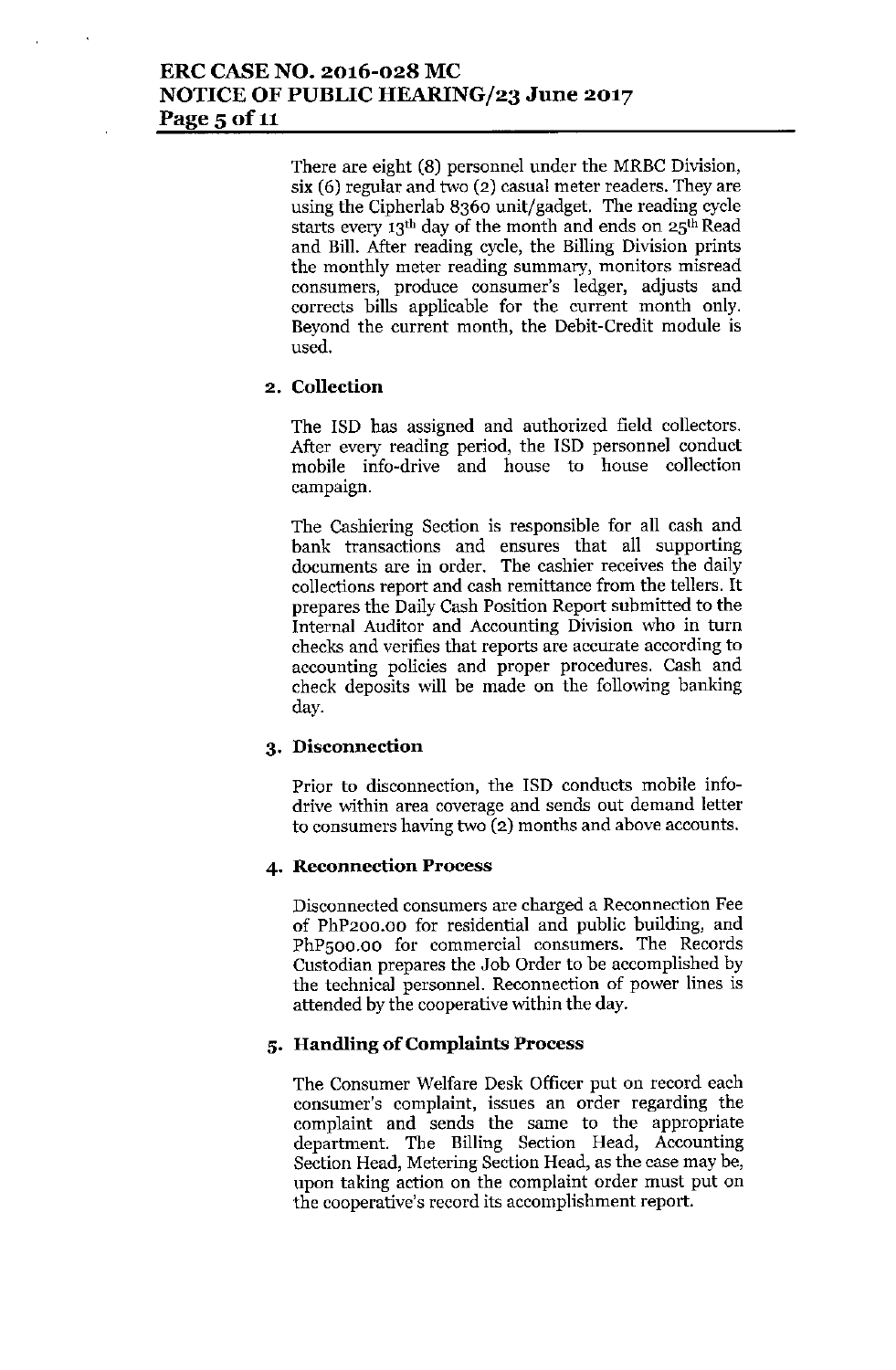## 6. New Service Connection

The applicant for new service connection will undergo a Pre-Membership Education Seminar which is conducted every Thursday by personnel from the ISD and some invited personnel from the TSD. The Pre-Membership Seminar enables the applicants to be aware of the existing policies, obligations and operation of the cooperative. The membership fee is Five Pesos (PhPS.oo) and the filing fee is of Forty Five Pesos (PhP4S.00).

#### 7. Procurement Process

In the procurement of Capital Expenditures and Non-Capital Expenditures, the requesting officer should make a request/RIV stating all the ueeded materials/supplies and gives it to the Internal Auditor for pre-audit and for the approval of the General Manager.

## SECTION II. DETAILS OF BUSINESS SEGMENTS

The Cooperative has adopted the four (4) business segments described below, in accordance with the approved BSG, as amended:

## 1. DISTRIBUTION SERVICES BUSINESS SEGMENT

This segment has the following distribution services:

- 1, Conveyance of electricity through a Distribution System and the control and monitoring of electricity as it is conveyed through the Distribution System (including any services that support such conveyance, control or monitoring or the safe operation of the Distribution System).
- 2. Provision of Ancillary Services (if any) that are provided using assets which form part of a Distribution System (an example of such Ancillary Services is services provided by a series reactor or a static vary compensator);
- 3. Planning, maintenance, augmentation and operation of the Distribution System.
- 4. Provision, installation, commissioning, testing, repair, maintenance and reading of WESM- related meters that are not used to measure the delivery of electricity to endusers or other customers; and
- 5. Billing, collection and provision of customer services that are directly related to the delivery of electricity to endusers or to those that relate to the connection of such persons to a Distribution System (whether such services are provided to those end-users or to Suppliers or to any other person).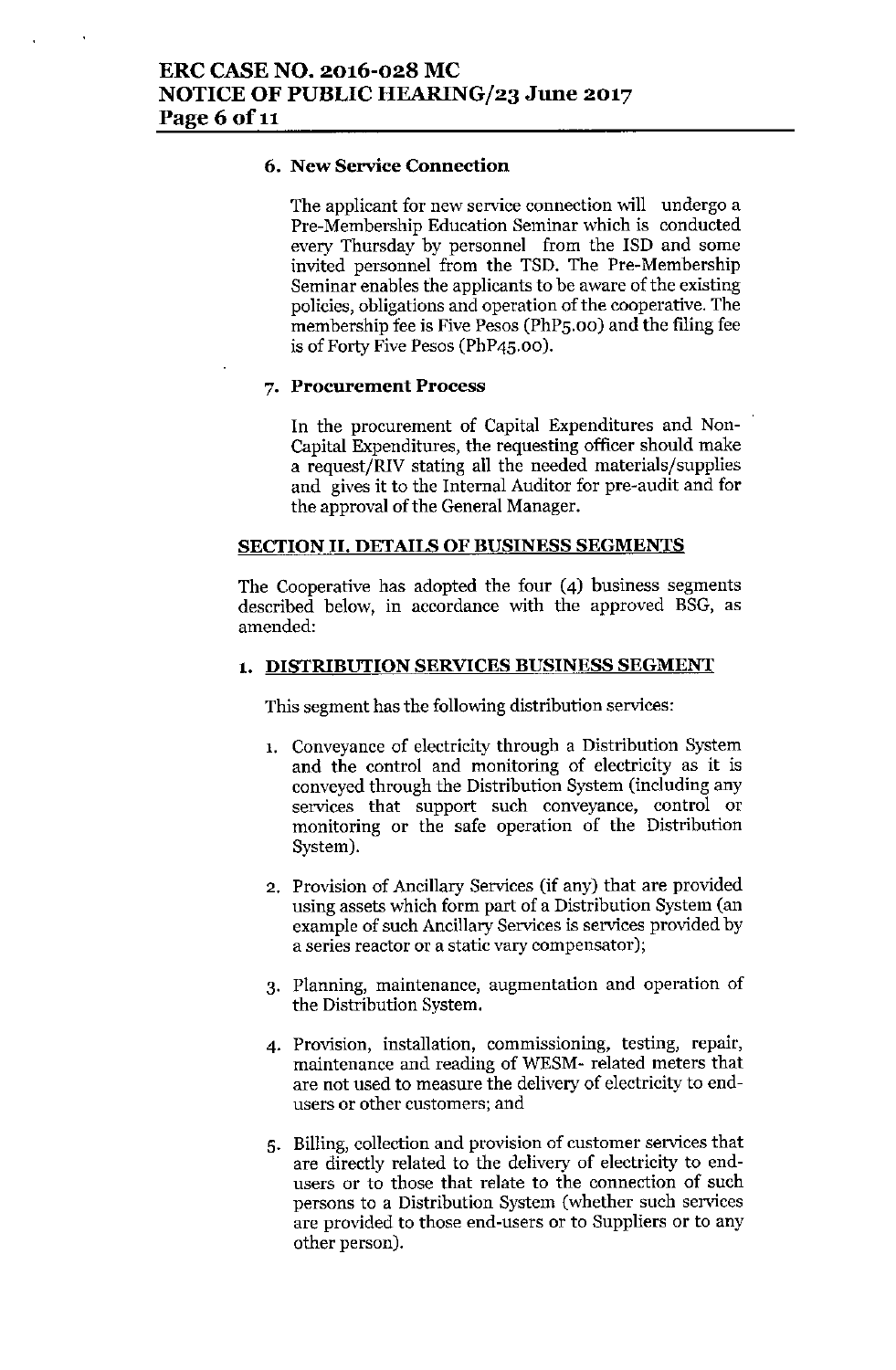The assets included in this Business Segment are all the facilities and assets used to provide the distribution services of this particular business segment.

The liabilities included in this Business Segment are all the liabilities incurred directly or a relevant share of the shared liabilities which are incurred to provide the services or undertake the operational activities of this particular business segment.

Revenues include all revenues derived from the provision of the distribution services, including revenues derived from the sale of related facilities, plants or assets.

Costs include all costs associated with management, maintenance and operation of distribution system facilities and other assets in order to provide the distribution services of this particular business segment.

#### 2. DISTRIBUTION CONNECfION BUSINESS SEGMENT SERVICES

This segment has the following distribution connection services:

- 1. The provision of capability at each Connection Point to a Distribution System to deliver electricity or to take electricity from the Connection Point and the conveyance of electricity:
	- 1.1.1 From the facilities of persons which are directly connected to the Distribution System;
	- 1.1.2 From the Connection Point to the facilities of are directly connected to the Distribution System;
	- 1.1.3 Planning, installation, maintenance, augmentation, testing and operation of Distribution Connection Assets; and
	- 1.1.4 Provision of other services that support any of the above services.

The assets included in the Business Segment are all the facilities and assets used to provide the distribution connection services of this particular business segment.

The liabilities included in this business segment are all the liabilities incurred directly or a relevant share of the shared liabilities incurred to provide the services or undertake the activities of this particular business segment.

Revenues include all revenues associated with providing the distribution connection services, including the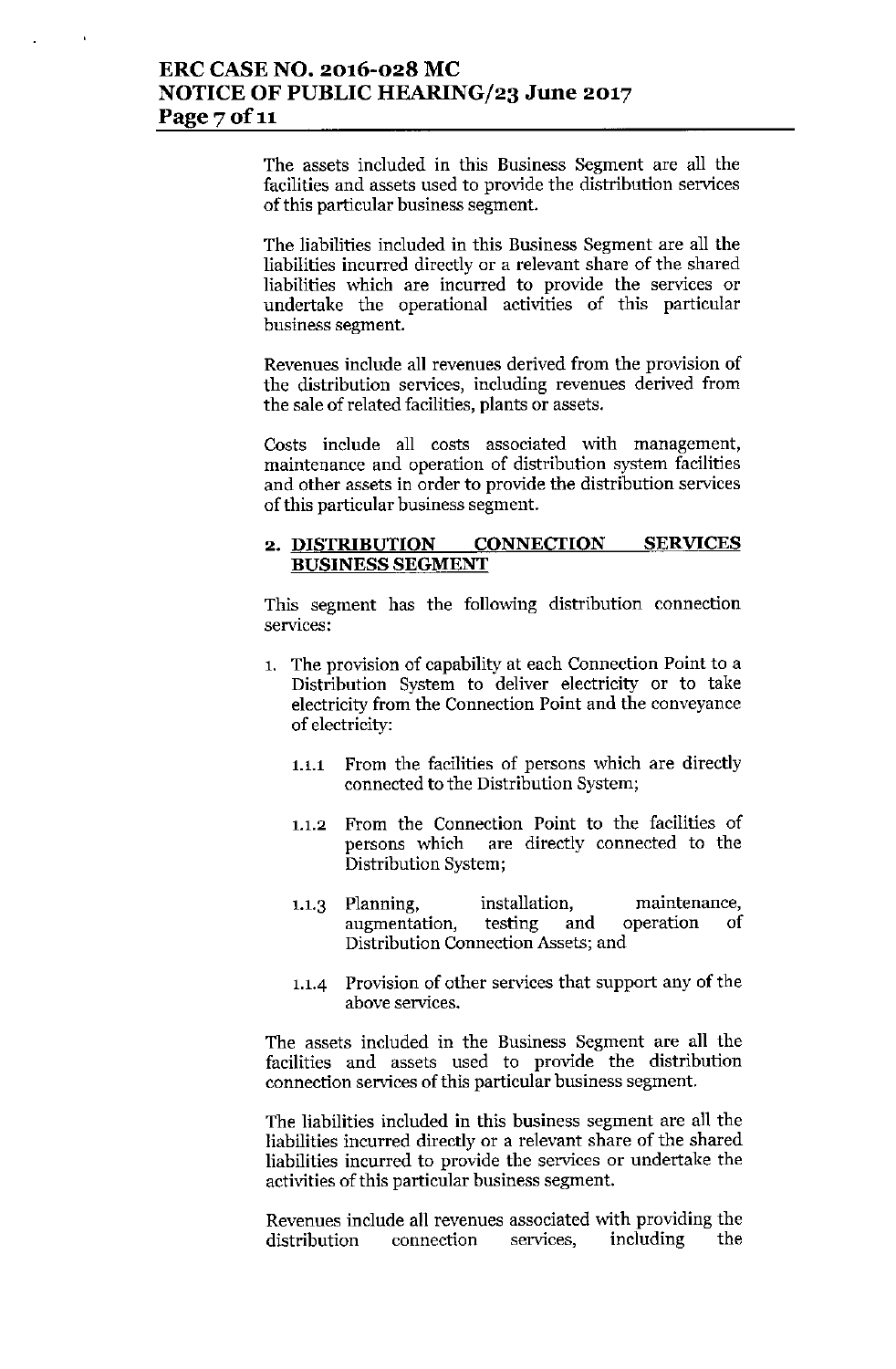corresponding depreciation of the Distribution Connection Assets.

## 3. REGULATED RETAIL SERVICES BUSINESS SEGMENT

This segment comprises the provision of regulated retail services, namely; services pertaining to the sale of electricity to end-users who are included in the Captive Market, and includes:

- 1. Billing, collection and the provision of customer services to such end-users in their capacity as electricity consumers;
- 2. Energy trading (including the purchase of electricity and hedging activities) undertaken in connection with the sale of electricity to end-users who are included in the Captive Market; and
- 3. Sale of electricity to end-users who are included on the Captive Market

Regulated retail services also comprise the provision, installation, commissioning, testing, repair, maintenance and reading of meters that are used to measure the delivery of electricity to end-users who are included on the Captive Market.

The assets included in this Business Segment are all the assets used directly, or a relevant share of the shared assets used to provide the regulated retail services.

The liabilities included in this Business Segment are all the liabilities directly incurred or a relevant share of the shared liabilities incurred to provide the services or undertake the operational activities of this particular business segment. Revenues include all revenues associated with providing the regulated retail services.

Costs include all costs associated with the provision of the regulated retail services, including the relevant share of the operating and maintenance costs and the depreciation costs of the assets used to provide the services or undertake the operational activities of this particular business segment.

## 4. RELATED BUSINESSESS BUSINESS SEGMENT

This segment comprises the provision of all other services, and the carrying out of all other activities that utilize distribution assets, facilities, or staff including:

1. Electricity related services such as the construction and maintenance of customer installations; and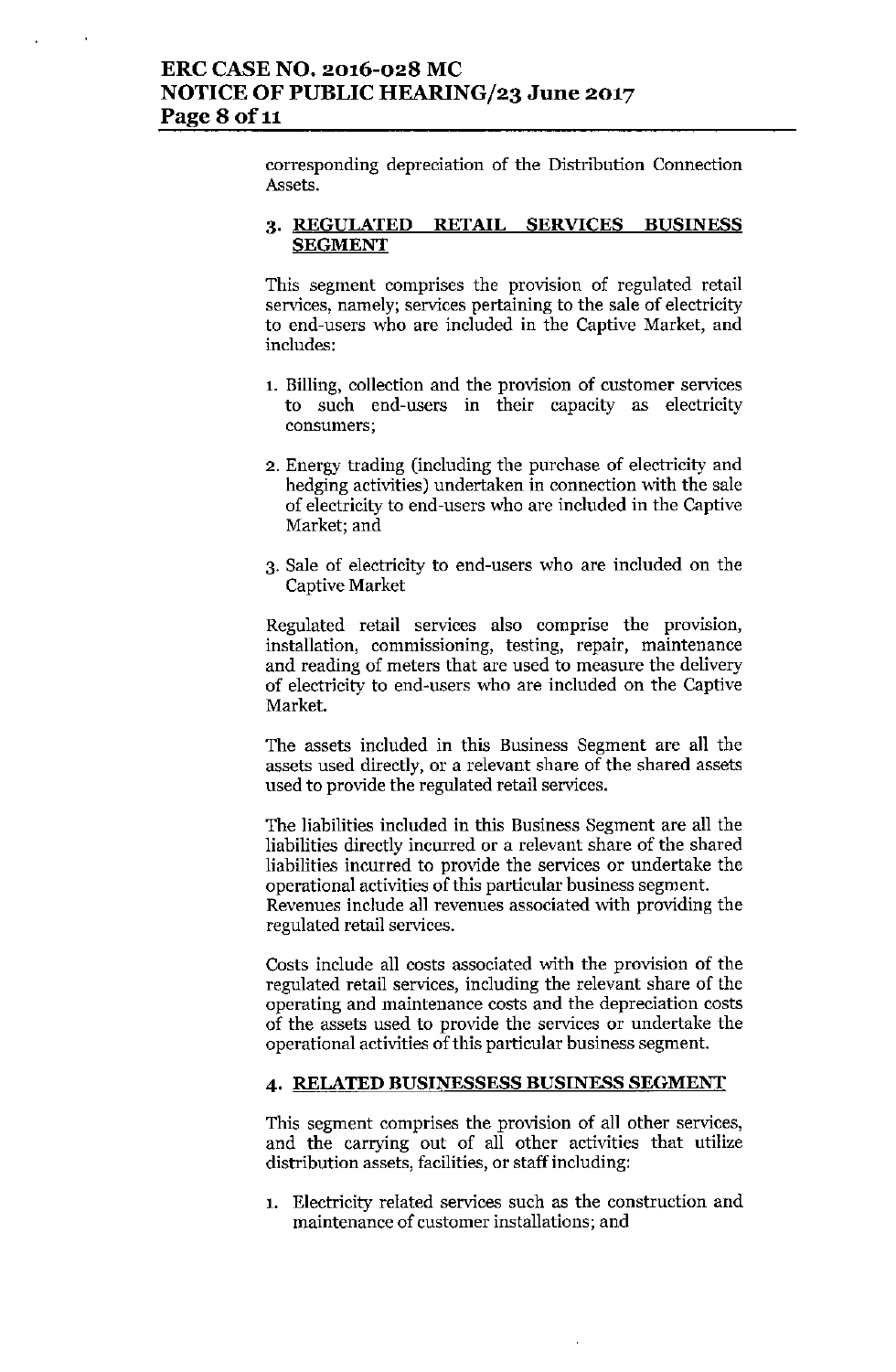2. Non-electricity related services telecommunications services. such as

The assets included in this business segment are all the assets used directly or a relevant share of the shared assets used to provide the services or undertake the activities of this particular business segment.

The liabilities included in this business segment are all the liabilities incurred directly or a relevant share of the shared liabilities incurred to provide the services or undertake the operational activities of this particular business segment.

Revenues include all revenues generated from the provision of the services or the undertaking of the activities for this particular business segment.

Costs include all the relevant share of operating and maintenance costs and depreciation costs apportioned in accordance with the principles set out in the approved accounting Cost Allocation Manual for electric cooperatives.

## SECTION III. ACCOUNTING SEPARATION

SULECO shall adopt the ERC-approved Accounting and Cost Allocation Manual (ACAM) in its operations. It shall likewise adopt certain policies and principles to be able to achieve an effective accounting separation, as follows:

- a. Principles to Achieve Accounting Separation
- b. Allocation Principles
- c. Chart of Accounts
- d. Basic Accounting Principles

#### SECTION IV. DESCRIPTION OF SEPARATION

SULECO, as of the fliing of this application, remains a single entity and will be unbundied through separation of its employees and assets, as may be appropriate. The separation will be through evaluation of workloads, job descriptions, qualifications and usage in the case of fixed assets. It will allocate its departments to the business segments. However, for departments with un-attributable costs, allocation factors will be utilized as prescribed in the ACAM.

SULECO's BSUP presents a diagrammatic presentation of the following:

- a. General Structure Per Business Segment
- b. Detailed Structure Per Business Segment
- c. Detailed Structure Per Department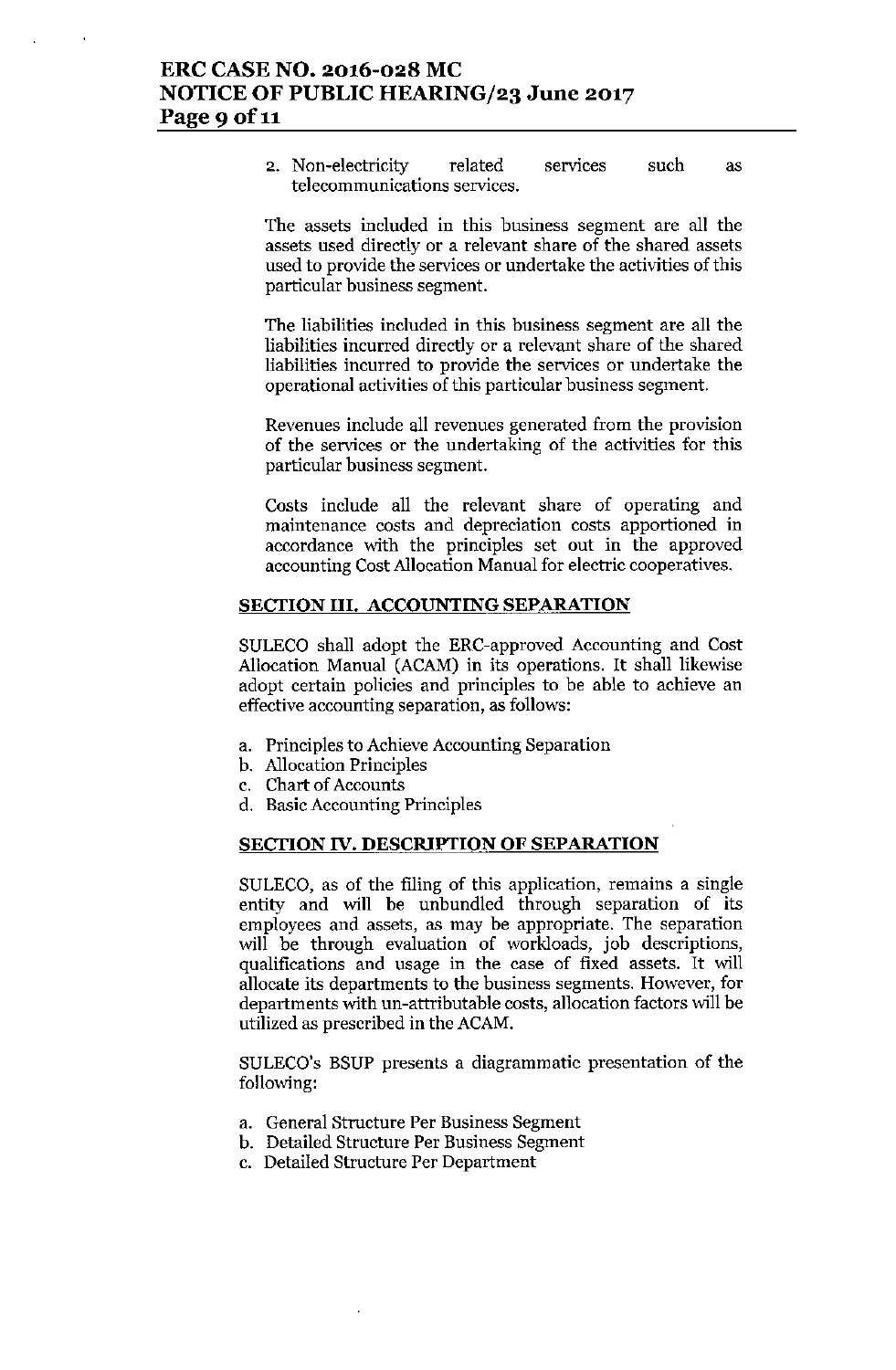$\mathbf{r} = \mathbf{r}$ 

#### SECTION V. MILESTONES AND HIGHLIGHTS

Details on SULECO's milestones and highlights are documented in the BSUP.

#### SECTION VI. PROGRAM FOR CODE OF CONDUCT

SULECO shall comply with ERC Resolution No. 31, Series of 2006, the Code of Conduct for Competitive Retail Market participants.

Copy of the proposed BSUP is heing submitted together with the Application and made integral part hereto as **Annex** "A".

- [4.]Further, SULECO prepared Accounting Separation Statements in accordance with the Accounting and Cost Allocation Manual (ACAM) for Electric Cooperatives, based on its Audited Financial Statements (AFS) for the Year 2015. Copies of the Accounting Separation Statements and AFS are attached to the Application and made integral parts hereto as **Annexes** "B" and "C", respectively;
- [5]Lastly, SULECO is likewise submitting together with the Application for the Honorable Commission's consideration and approval, a set of Confidentiality Policies and Guidance to be observed by concerned personnel of SULECO, together with a Board Resolution adopting certain sets of obligations imposed upon Distribution Utilities (DUs), among others, as provided under Article V of the Business Separation Guidelines (BSG), attached and made integral parts thereto as **Annexes** "D" **and** "E," respectively; and
- 9. SULECO prays of this Commission that after due notice and hearing, SULECO's proposed Business Separation and Unbundling Plan (BSUP) be approved accordingly.

Other reliefs, just and equitable under the premises, are likewise prayed for.

The Commission has set the *Application* for determination of compliance with the jurisdictional requirements, expository presentation, Pre-trial Conference, and presentation of evidence on 5 September 2017 (Tuesday) at ten o'clock in the morning (10:00 A.M.), at the ERC Hearing Room,  $15<sup>th</sup>$  Floor, Pacific Center Building, San Miguel Avenue, Pasig City.

All persons who have an interest in the subject matter of the instant case may become a party by filing with the Commission a verified Petition to Intervene at least five (5) days prior to the initial hearing and subject to the requirements under Rule 9 of the 2006 Rules of Practice and Procedure, indicating therein the docket number and title of the case and stating the following: